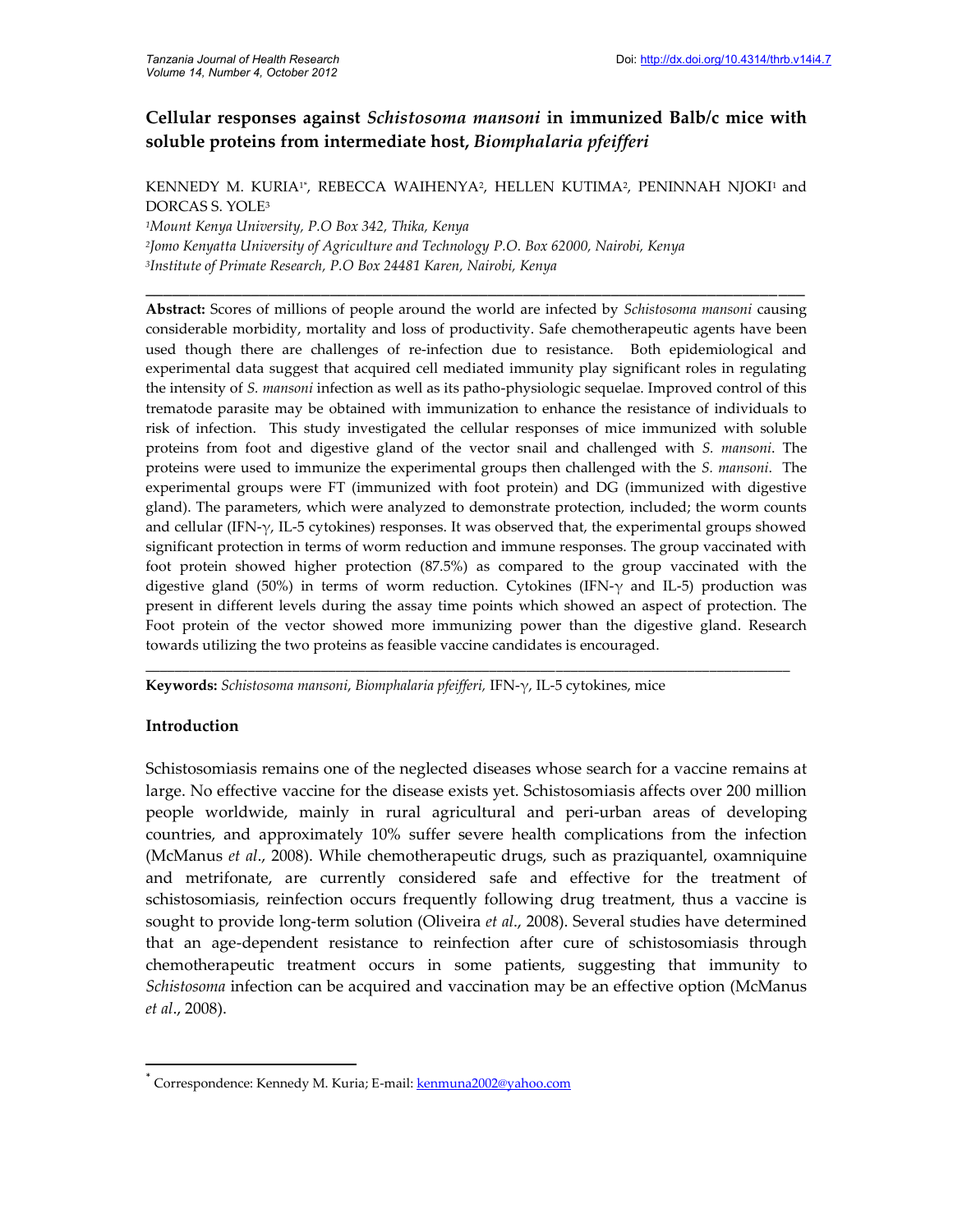Consequently, the development of a vaccine against schistosomes remains a priority and immunological responses to infection remain a key component of this effort. The development of an anti-schistosome vaccine must take into account the association between anti-parasite immune responses and the development of severe disease. This is because protection and pathology in schistosomiasis are so self associated (Wilson, 1990). Additionally, experimental vaccination efforts have been successful in animal models of Schistosomiasis (McManus *et al*., 2008).

The essential function of antibodies in protective immunity is likely to be the induction of cytotoxic destruction of schistosomulum stage. Antibody-dependent cellmediated cytotoxicity (ADCC) appears to be the main mechanism of killing parasites in rodent, primate and human schistosomiasis (Capron & Dessaint, 1985). Antibody-dependent cell-mediated cytotoxicity mechanisms involving pro-inflammatory cell populations (macrophages, eosinophils and platelets) as cellular partners and unusual antibody isotype as IgE or subclasses of IgG with anaphylactic properties have been implicated (Capron *et al*., 1987). These observations of IgE dependent cell-mediated killing, initially observed in rodents and confirmed in human schistosomiasis, raised the protective role of IgE antibodies against schistosomes (Capron & Capron, 1994).

IgG4 antibody class is believed to counteract this IgE-mediated immunity since the odds of re-infection increase with decreasing IgE levels and increasing IgG4 levels. Therefore, IgG4 may inhibit the ADCC response by competing with IgE antibodies and blocking them from binding to the epitopes on the schistosome. Thus, immunity to reinfection is more related to the IgE–IgG4 balance than to the absolute levels of these two isotypes (Demeure *et al*., 1993).

The aim of this research was to investigate for a potential vaccine candidate against *S. mansoni*. The zoonotic nature of this species means that mice can be used as experimental hosts, which might reflect the host/parasite situation in humans better. The replication of schistosomes does not occur in the human host; hence a partially effective vaccine would prolong and reduce the development of morbidity, the signs of which do not appear until a sufficient number of egg-associated granulomas have been produced. According to Reynolds *et al*. (2004), the snail vector of *S. mansoni*, *B. pfeifferi* shares same antigens with the parasites explaining why the parasite is able to develop in this host. Therefore soluble proteins obtained from parts of the snail could offer protection against *S. mansoni* when used to immunize the host, hence this study sought to address this phenomenon. The soluble proteins from the foot and digestive glands were used to induce the cellular response of mice after which protection was assessed. The procedures done to the mice were according to the institute's guidelines on animal handling.

#### **Materials and Methods**

#### *Study site and study population*

The study was carried out at the Institute of Primate Research (IPR) which is a biomedical research institute using both non-human primate models and rodents.

Seventy two mice of eight weeks old BALC /c mice were used in the study. They were purchased from KEMRI and maintained at in IPR Animal Resources Department at rodents' holding facilities. The mice were fed with nutrients pellets (Laboratory chow from Unga Feeds® CO) and supplemented with carrots and kale leaves. Water was supplied to them *ad libitum. Biomphalaria pfeifferi* snails were collected from irrigation canals in Mwea (Kirinyaga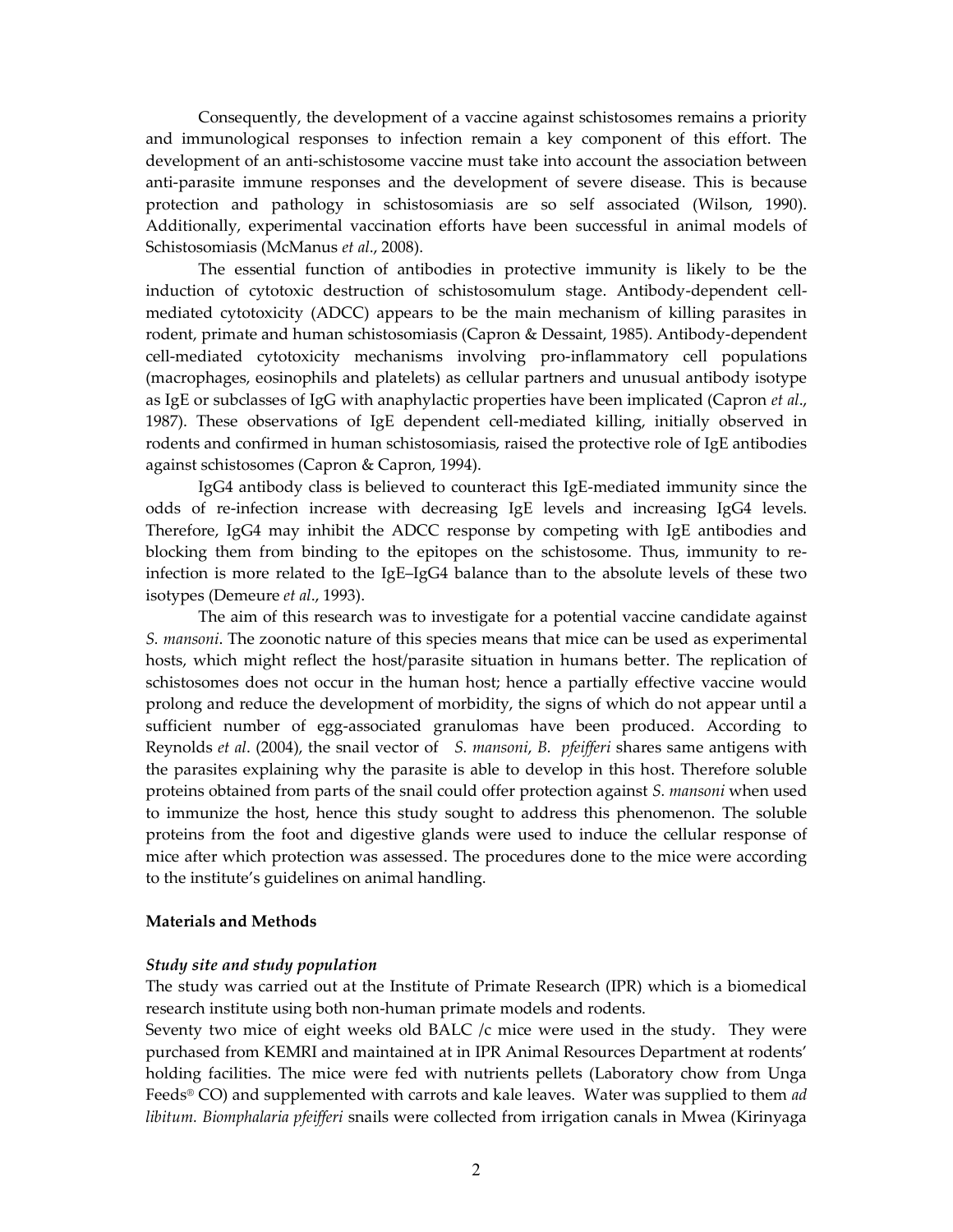District). The snails were scooped out of the water using a sieve attached to a long pole. The snails collected from Mwea were carried in plastic containers lined with damp cotton wool and transported to the snail room at IPR laboratory. The snails were screened for the presence of schistosomes.

## *Experimental Design*

BALB/c mice were placed into four groups of 18 mice each, of foot protein (FT), digestive gland  $(DG)$ , infected control  $(IC)$  and normal control  $(N)$ . In group FT, mice were immunized three times with foot protein extract from snail, and challenged with normal cercaria of *S. mansoni*; Group DG, were vaccinated three times with digestive gland protein extract, then challenged with *S. mansoni* cercariae; Group IC, mice were used as infected control and were infected with normal *S. mansoni* cercariae. Group N, mice were used as naive control. The groups were differentiated by markings with picric acid on their body. Six mice were sampled from every group during every sampling time point except for naive control. Sampling involved; obtaining blood for serum, lymph nodes and spleen to prepare cells for culture, at week two and four post infection (p.i). At week six post challenge (p.c), blood for serum was obtained from all mice that were perfused to recover adult worms.

## *Preparation of immunizing agent*

Off springs of *B. pfeifferi* snails maintained at IPR for over five years, were used for preparation of soluble proteins. Foot and digestive gland were obtained from the snail and placed in labeled separate eppendorf tubes containing phosphate buffered saline (PBS x1) (Yole *et al.* 1996). The samples were homogenized using a glass mortar and pestle. The homogenate was then centrifuged for 1 hr at 14,000 g at 4 degrees Celsius. The supernatant was obtained and assayed for protein concentration using the microtitre plate technique. Protein assay estimation was done in serial doubling dilution where the BIO-RAD dye was added to the aliquots, then incubated for 1 hr. The protein concentrations were read using ELISA reader at wavelength of 595nm (Yole *et al*., 1996).

## *Immunization of BALB/c mice with foot protein and digestive gland*

The protein extracts were used as immunizing agents. Fifty micrograms of each protein was mixed with 100 µl of complete Freud's adjuvant and used for immunizing the mice during the first vaccination. In the second and third booster  $50 \mu g$  of each protein was mixed with 100 µl of incomplete Freud's adjuvant. The immunization was done intraperitoneally using 1 ml syringe and needle. The vaccination was done to two groups, one receiving foot protein (FT) and the other digestive gland (DG). The mice in the two groups were immunized three times, at intervals of two weeks. One week after the final immunization, the mice were challenged with the normal *S. mansoni* cercariae (Yole *et al*., 1996).

## *Parasite and intermediate host*

Twenty four hour faecal samples from olive baboons, housed at IPR primate colony, with chronic *S. mansoni* infection, were screened for *S. mansoni* eggs. The eggs were hatched and 5-8 miracidia were picked up from the Petri dish using a drawn out Pasteur pipette with a rubber bulb, under the dissecting microscope. The miracidia were dispensed into each well of a 24 well culture plate (Nunclon, Denmark). Snails from the malacology laboratory were transferred individually into the wells and the plates covered to prevent the snails from crawling out. The set-up was left for 30 minutes to allow parasite penetration after which the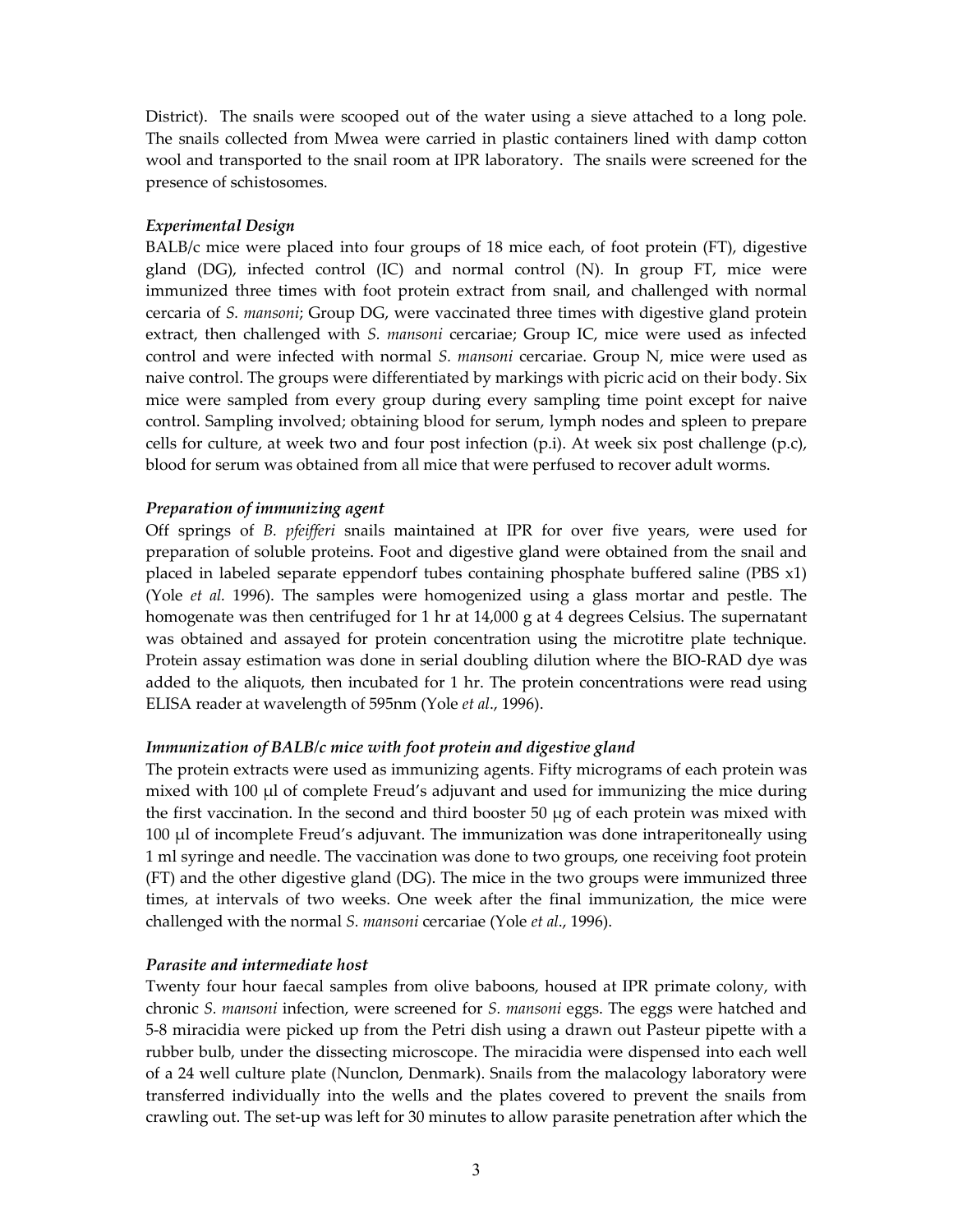snails were transferred to snail tanks. The patent period for *S. mansoni* is five weeks. At four weeks p.i, the tanks were covered with dark cloth to prevent trickle shedding of cercariae. The procedure was carried out similar to that of Yole *et al*. (1996).

## *Shedding of cercaria from infected snails*

Infected snails were shed and cercariae concentration in the suspension was estimated by counting three 50 µl aliquots under the dissecting microscope. An average of cercarial number was taken and used to calculate the concentration of cercariae per milliliter. This was used to determine the volume of the suspension that was required to infect each mouse with 250 cercariae ( Smithter & Terry 1965).

#### *Challenge of mice with the* **S. mansoni**

Mice in groups FT (immunized with snail's foot protein), DG (immunized with snail's digestive gland protein) and IC (not immunized), were anaesthetized with ketamine/xylazine mixture (20:1 made by adding 0.5 ml of xylazine to 10 ml of ketamine). Anaesthesia was delivered as 0.02 ml per 30 g mouse body weight intraperitoneally. Once unconscious, the mice were arranged on a wooden infecting rack. Cotton wool, dipped in water, was used to clean and wet the shaven area to allow easy penetration of the cercariae. Metal rings, 1 cm diameter, were placed on the shaven area and cercarial suspension dispensed into the metal ring using a 1 ml micropipette. Cercariae were allowed to penetrate for 30 minutes (Smithter & Terry, 1965).

#### *Sampling and preparation of lymph nodes*

At each sampling point (weeks 2, 4 and 6) post challenge (p.c), six mice from each group were anaesthetized. A small incision was made at the centre of the abdominal skin and the skin torn around the waist of the mouse. The skin was then pulled up to expose the thoracic region and the abdominal wall was exposed by pulling the mouse skin to the groin region. Inguinal lymph nodes and the auxillary lymph nodes were removed carefully and transferred into incomplete medium (RPMI 1640, 0.1% Gentamycin, 5x10-5 B mecaptoethanol) in a Petri-dish (Yole *et al.,* 1996) in a sterile biosafety hood. They were teased using a sharp sterile forceps to release lymphocytes. The suspension was dispensed in 15 ml centrifuge tube and sterile incomplete medium (RPMI 1640, 0.1% Gentamycin, 5x10- <sup>5</sup> B mecaptoethanol) added up to 10 ml mark. The cells were centrifuged at 450 g for 10 minutes for effective sedimentation. The supernatants were discarded leaving a pellet. The cells in the pellet were resuspended and washing was done two times. After the final wash, the cells were resuspended in 1 ml of complete medium (incomplete medium fortified with 10 % fetal calf serum) and counted in the haemocytometer chamber using Trypan blue. The counting was done under a microscope using X40 magnification. The cells were then adjusted to 3 x 10<sup>6</sup> cells/ml and cells were used for culture supernatant (Yole *et al.*, 1996).

#### *Sampling and preparation of spleen*

The spleen, from each mouse was removed and placed into incomplete medium in a Petri dish in a sterile culture hood. A 10 ml syringe piston was used to squash the spleen. The dispersed cells were then dispensed in 15 ml tube and topped up with incomplete media. The cells were washed and counted. However, the cells were resuspended in 4 ml of complete medium in readiness for counting. The cells were used to culture supernatant for the cytokine assays (Yole *et al.,* 1996).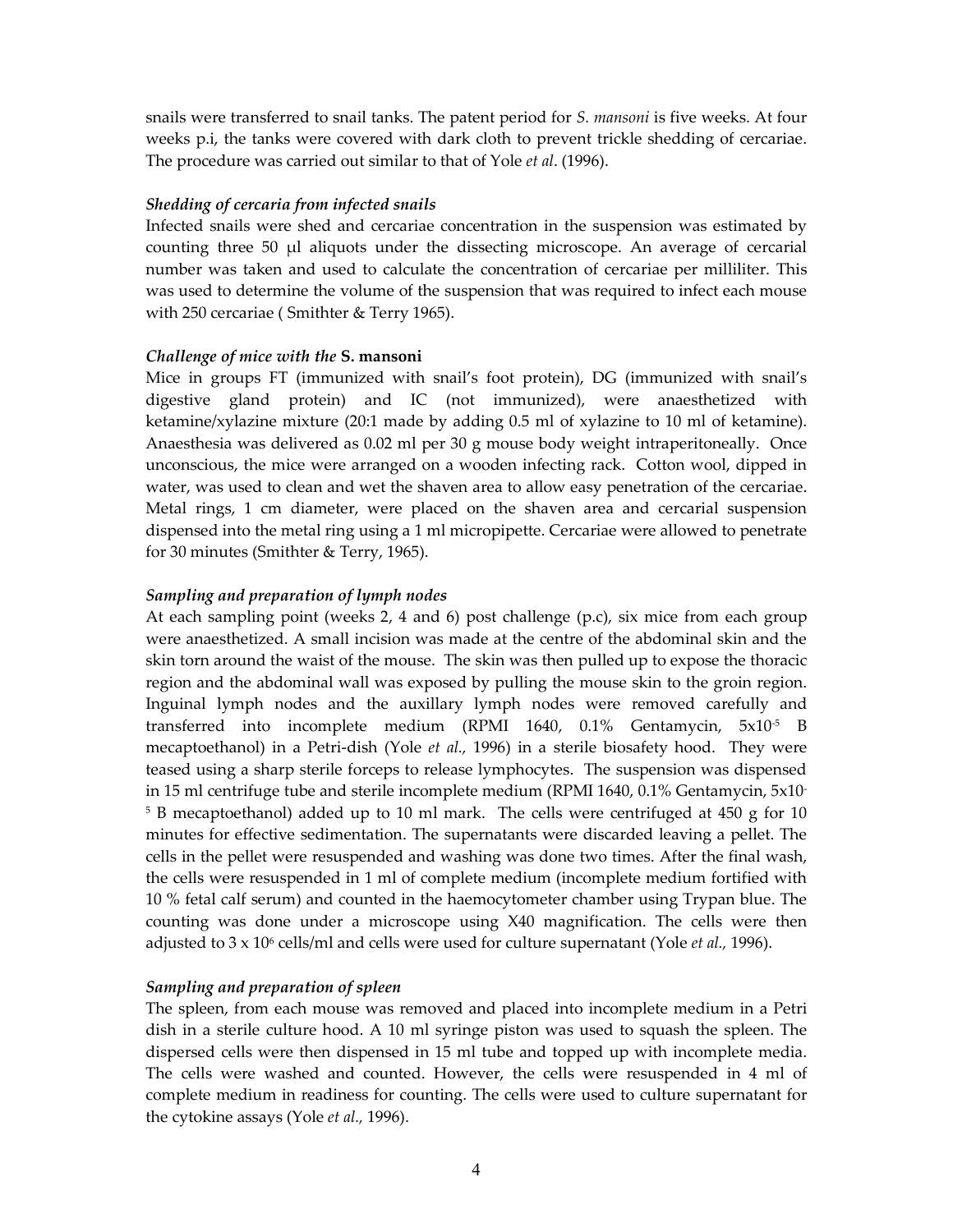#### *Immunological assays*

*Culture Supernatant:* Flat-bottomed 48-well microtitre plate was used for culture and 6 x 10 5 cells from lymph nodes and spleen. Duplicate wells were set for each regime. Negative control had only medium and cells. Positive control had 1μg/ml of Concanavalin A and test wells, 10 μg/ml well of Soluble worm antigen preparation (SWAP) and 0-3 hrs release protein. The total volume of culture medium per well was 400 μl. The plates were incubated at 37°C, 5% CO<sub>2</sub> for 48hrs for Con A and 72hrs for the other set-ups. At the end of the specified incubation period, supernatants were collected and used for ELISA (Yole *et al*., 1996).

*Antibody assay (IL-5 and IFN-γ):* Nunc-ImmunoTM (MaxiSorpTM Surface) ELISA plates were coated with 50 μl of 5 μg/ml solution of monoclonal anti IL-5-antibody and IFN- $\gamma$ antibody. They were incubated overnight at  $4^{\circ}C$ . The plates were then washed six times with 0.05 % Tween 20 in PBS and 100 μl/well blocking buffer, 0.1 % Bovine Serum Albumin (BSA) was added. The plates were incubated for 1 hr at  $37^{\circ}$ C and thereafter washed six times and 50 μl/well of samples and standards, in duplicates, were added. Plates were incubated for 2 hrs at 37 $^{\circ}$ C. They were then washed six times and 50  $\mu$ I/well of 3  $\mu$ g/ml rabbit antimouse IL-5 and IFN- $\gamma$  (mAb TRFK4 - biotin) added. The plates were then incubated for 1 hr at  $37^{\circ}$ C. The plates were washed six times and  $50 \mu$  well of Streptavidin – HRP (conjugate) added. They were incubated for 1 hr at 37ºC and washed six times and 50 μl/well of the substrate (Sure Blue  $TM$  TMB) added. The plates were incubated at  $37^{\circ}$ C in the dark for 30 minutes. Optical density was read at 630 nm in an ELISA microplate reader (Dynatech MRX).

#### *Data analysis*

The student's *t*-test was used to analyze significance levels. *P* values < 0.05 were considered significant.

#### **Results**

## *IFN – γ production to 0 – 3 hr antigen by lymph node cells following infection with* **S. mansoni**

The IFN –  $\gamma$  production to 0-3hr antigens are shown in Figure 1. For group DG, at week 2 p.i the production was 12032pg/ml which then dropped to low levels of 109pg/ml at week 4. There was no measurable level of IFN –  $\gamma$  for FT, at week 2 p.i. However, at week 4 the group recorded a production of 84pg/ml. The production for IC, at week 2 was 1141pg/ml which then reduced to 335.75pg/ml at week 4. There was a significance difference ( $p<0.05$ ) between week 2 and week 4 in DG, unlike groups FT and IC which showed no significance difference (p>0.05) between week 2 and week 4. The production of IFN –  $\gamma$  in DG was significantly higher than IC at week 2 ( $p<0.05$ ). Group FT at week 2, showed no production for IFN –  $\gamma$  as compared to group IC which had a higher production than FT, but the difference was not significant (p>0.05). At week 4, the levels of IFN –  $\gamma$  in DG had reduced with no significant difference (p>0.05) compared to IC. At week 4, the levels of IFN –  $\gamma$  in FT had increased slightly with no significance difference (p>0.05) compared to IC. At week 2, the response of IFN –  $\gamma$  in DG was significantly higher (p<0.05) than in group FT. At week 4, Groups DG and FT showed no significant difference in the IFN –  $\gamma$  production (Figure 1).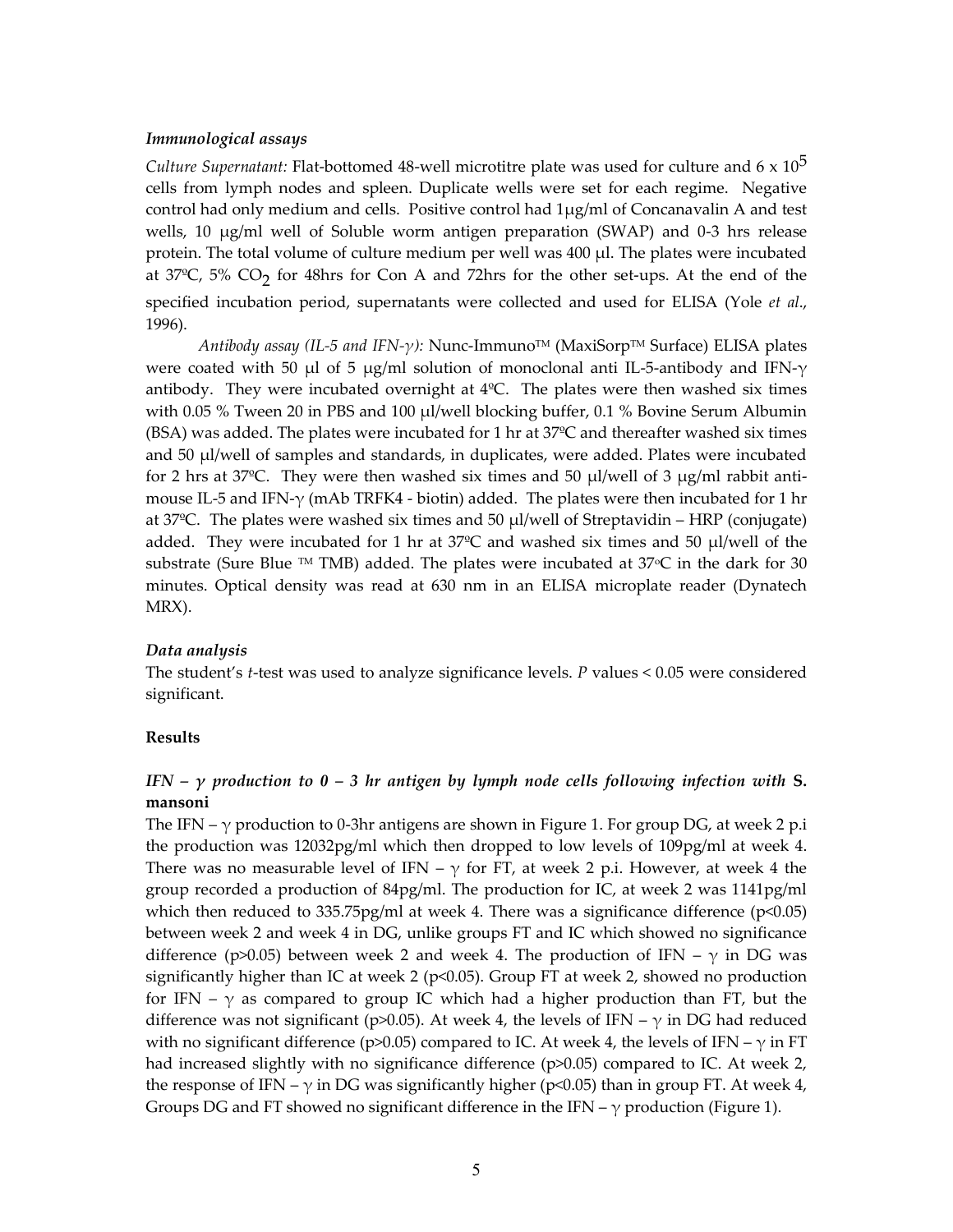

Time post-infection

**Figure 1: IFN – γ production to 0–3 hr antigen in lymph node cells at weeks 2 and 4 following infection with** *S. mansoni*

## *IFN – γ production to SWAP antigen by lymph node cells following infection with* **S. mansoni**

The IFN –  $\gamma$  production to SWAP antigen are shown in Figure 2. The response of IFN –  $\gamma$  in DG, at week 2 p.i was 109pg/ml, but increased to higher levels of 11279.5pg/ml at week 4. Group FT, showed low production (84pg/ml) at week 2 p.i, but at week 4 there was some slight increase in the production (304.5pg/ml). At week 2, the IC group showed a production of 335.75pg/ml which increased to 2779.5pg/ml at week 4. There was a significant difference (p<0.05) in DG between week 2 and week 4, unlike groups FT and IC which showed no significant difference (p>0.05) between these two time points. The production of IFN –  $\gamma$  in DG was lower than group IC at week 2, but there was no significant difference (p>0.05). Group FT at week 2, showed a lower production of IFN –  $\gamma$  than group IC though not significantly different (p>0.05). At week 2, the production of IFN –  $\gamma$  in groups DG and FT was not significantly different (p<0.05). At week 4, the levels of IFN –  $\gamma$  in DG had increased significantly (p<0.05) when compared to IC. At week 4, the levels of IFN –  $\gamma$  in FT had increased slightly with no significant difference (p>0.05) as compared to group IC. At week 4, Groups DG and FT showed significant difference (p<0.05) in the production of IFN –  $\gamma$ ; DG had a higher production than group FT.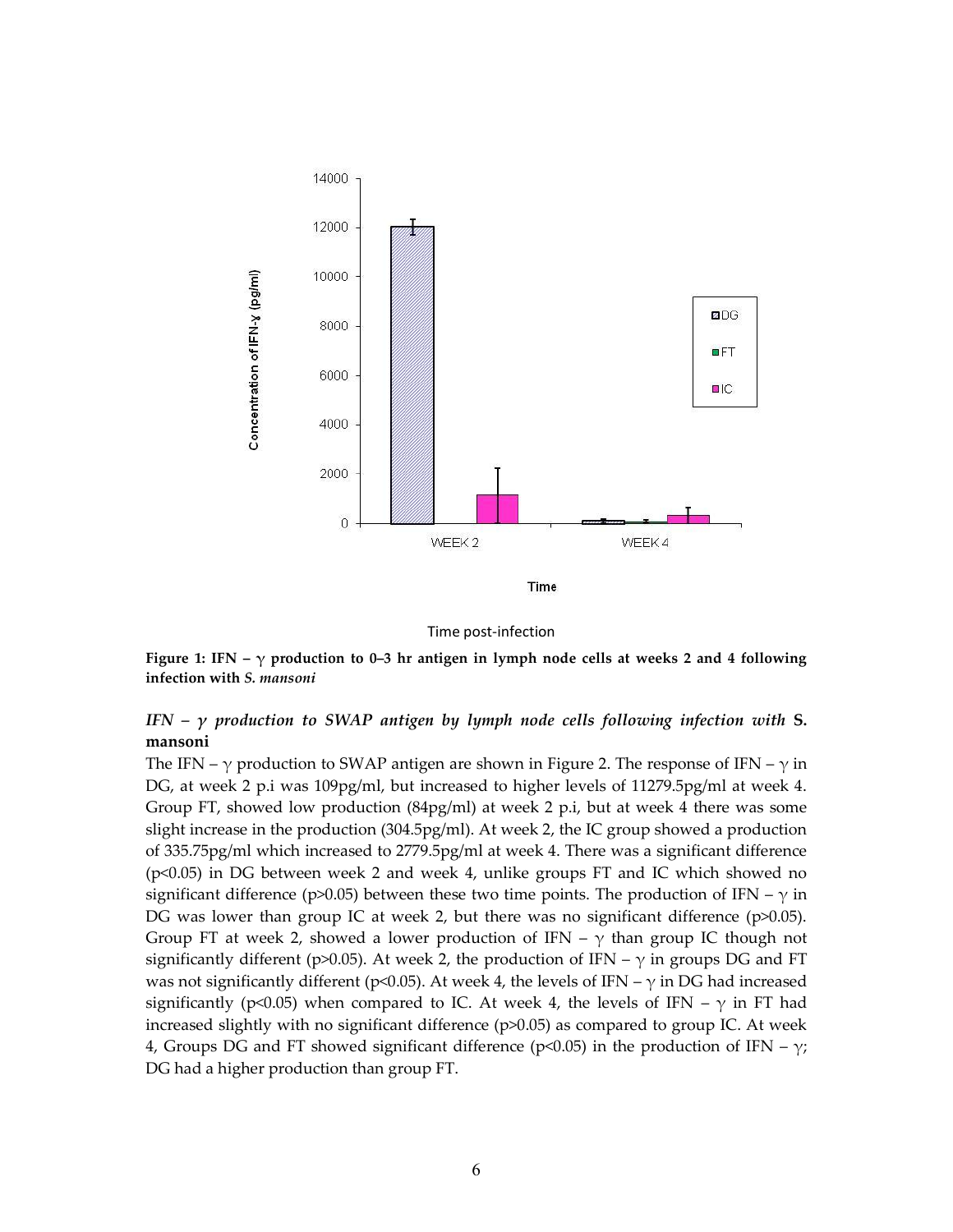

Time post-infection

**Figure 2: IFN – γ production to SWAP antigen by lymph node cells at weeks 2 and 4 following infection with** *S. mansoni*

## *IFN – γ production to 0 – 3 hr antigen by spleen cells following infection with* **S. mansoni**

The IFN –  $\gamma$  production to 0-3hr cercarie antigens are shown in Figure 3. The response of IFN –  $\gamma$  in spleen cells in DG, at week 2 p.i was high (13624.5pg/ml) but decreased at week 4 to 445pg/ml. The response of the FT group, was low at week 2 p.i (18.5pg/ml), however at week 4 there were no measurable levels. In IC, at week 2, the response was minimal but at week 4 there was a response of 560pg/ml. Groups DG and IC at week 2 and week 4 showed a significant difference (*P*<0.05); FT response between week 2 and week 4 was not significant (*P*>0.05). The response of IFN –  $\gamma$  in spleen cells in the DG was higher than IC at week 2; this showed significant difference (*P*<0.05) between the two groups. At week 2, FT had a slightly higher response as compared to IC but the response was not significantly different (*P*>0.05). At week 2, the response of IFN –  $\gamma$  in groups DG was significantly higher (*P*<0.05) than group FT. At week 4, the levels of IFN –  $\gamma$  in spleen between DG and IC was not significantly different (*P*>0.05). At week 4, the levels of IFN –  $\gamma$  in group FT was lower than IC, and the difference was significant (p<0.05). At week 4, Groups DG and FT showed significant difference ( $P$ <0.05) in the response to IFN –  $\gamma$ , where group DG had a higher production than group FT.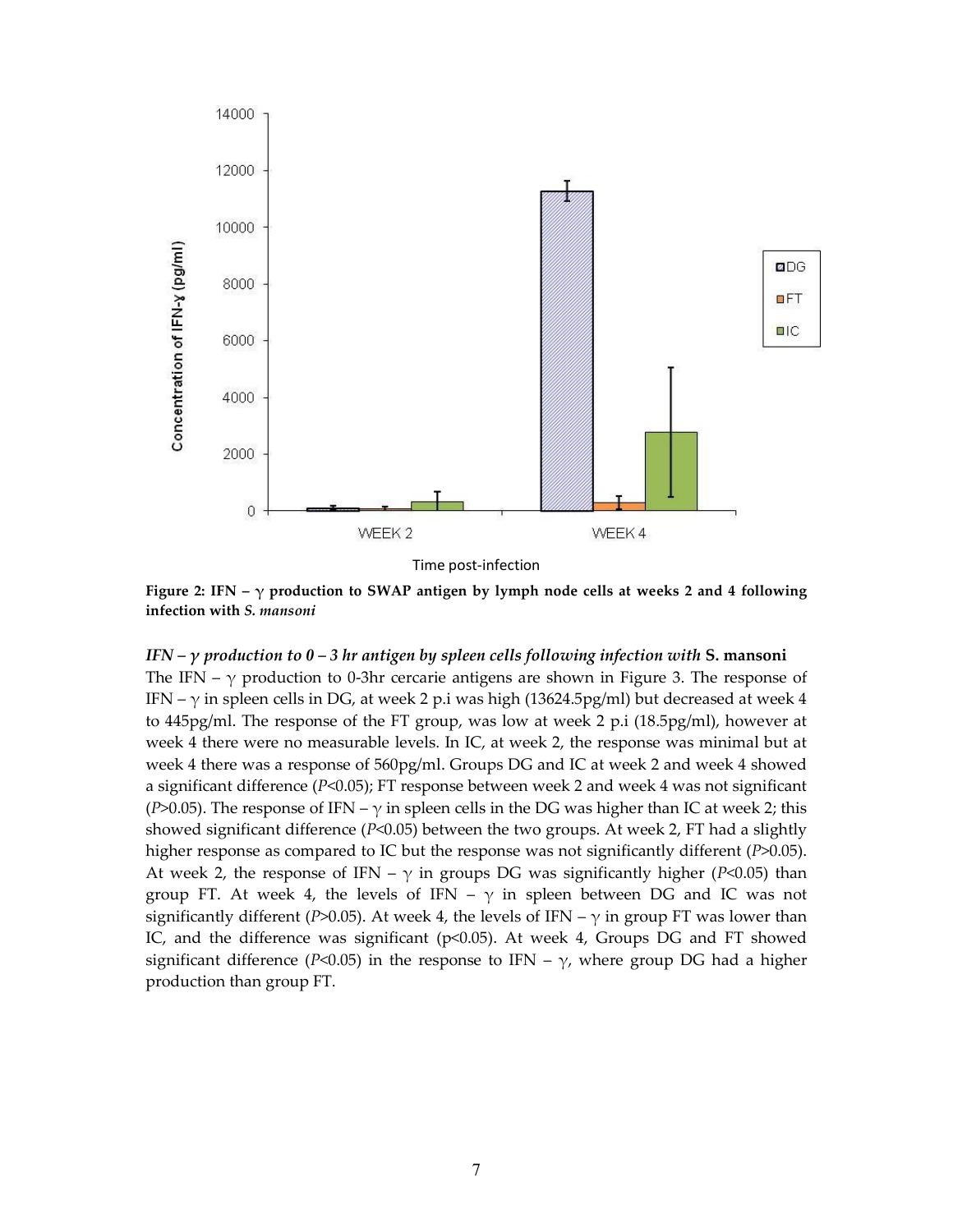

Time post-infection

**Figure** 3: IFN  $- \gamma$  production to 0 – 3 hr antigen by spleen cells at weeks 2 and 4 following *S*. *mansoni* **infection**

### *IFN – γ production to SWAP antigen by spleen cells following infection with* **S. mansoni**

The production of IFN –  $\gamma$  to SWAP antigen in spleen cells is as shown in Figure 4. In DG, at week 2 p.i the production was low (144pg/ml) but it increased to a high level at week 4 to 8717.5pg/ml. In FT, the production was low of 350.25pg/ml at week 2 p.i, but at week 4 the production had increased to 2312.5pg/ml. In group IC, at week 2, there was low production of 157.25pg/ml which increased at week 4 to 6052.5pg/ml. There was significant difference (*P*<0.05) of all groups between week 2 and week 4. The production of IFN –  $\gamma$  in spleen cells in the DG was lower than group IC at week 2 with no significant difference (*P*>0.05). At week 2, FT showed higher production of IFN –  $\gamma$  than group IC but the difference was not significant (*P*>0.05). At week 2, the production of IFN –  $\gamma$  in groups FT was higher than DG with no significant difference (*P*>0.05). At week 4, the production in DG had increased but with no significant difference ( $P > 0.05$ ) as compared to IC. At week 4, the levels of IFN –  $\gamma$  in IC was higher than group FT with significant difference (*P*<0.05). At week 4, DG and FT showed significant difference ( $P$ <0.05) in the production of IFN –  $\gamma$ , where group DG had a higher concentration than group FT.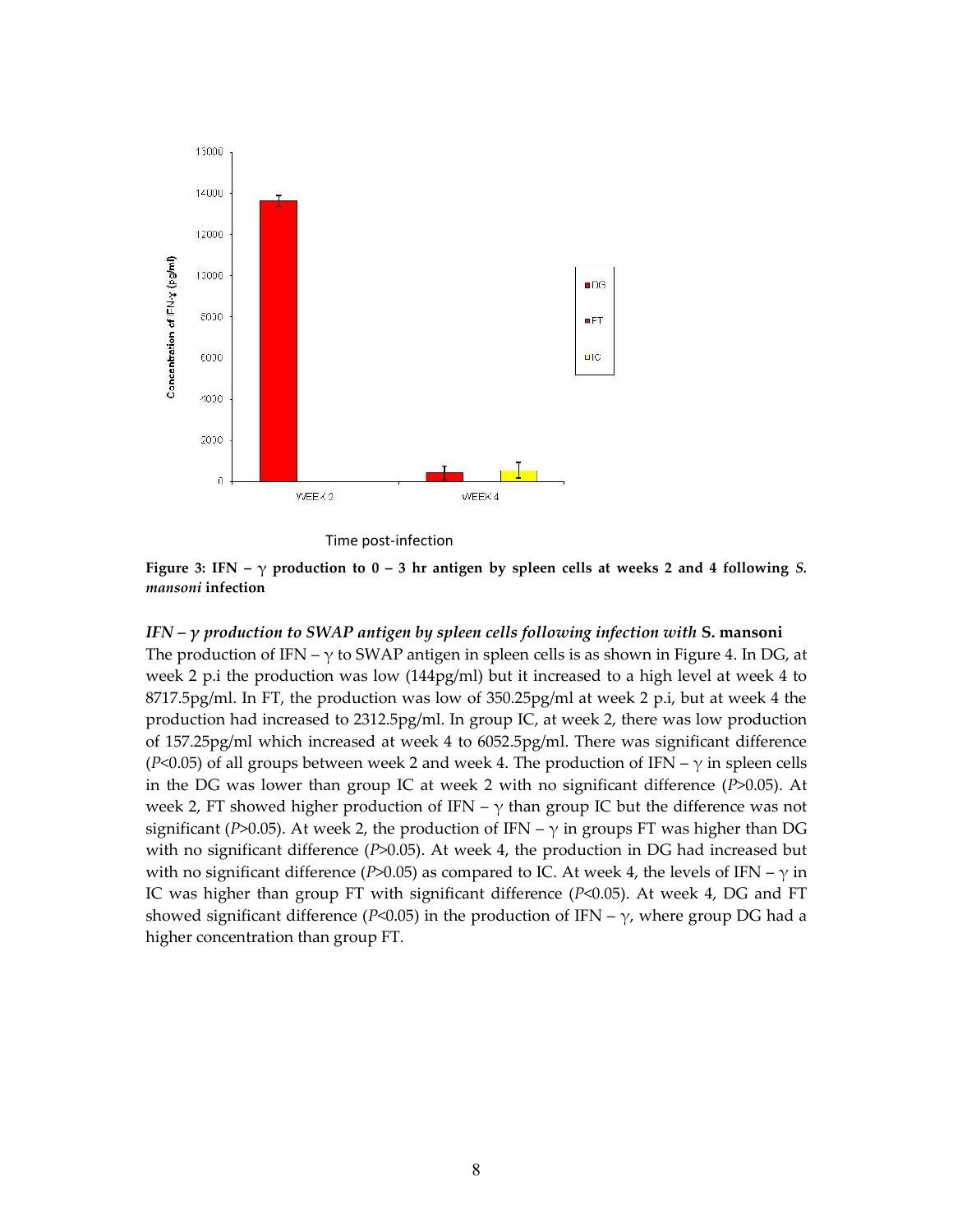

**Figure 4: IFN – γ production to SWAP antigen by spleen cells at weeks 2 and 4 following** *S. mansoni* **infection**

### *IL – 5 production to 0 – 3 hr antigen by lymph nodes S. mansoni infection*

The production of IL - 5 to 0-3hr antigen in lymph nodes cells was 472.9pg/ml in DG at week 2 p.i, which later became minimal, below measurable levels at week 4 (Figure 5). For FT and IC, they had levels that were not measurable both at week 2 and week 4. Group DG was the only one which showed significant difference (*P*<0.05) between week 2 and week 4.

The production of IL - 5 to 0-3hr antigen in lymph nodes cells in the group DG was higher than group IC at week 2 which showed significant difference ( $P<0.05$ ). At week 2, the production of IL - 5 in group DG was significantly higher than group FT (*P*<0.05). At week 4, the levels of IL - 5 in spleen cells in group DG had reduced below measurable levels with no significant difference (*P*>0.05) as compared to IC. At weeks 2 and 4, FT and IC showed no production of IL – 5 with no significant difference (*P*>0.05).



**Figure 5: IL – 5 production to 0 – 3 hr antigen by lymph nodes in week 2 following** *S. mansoni* **infection**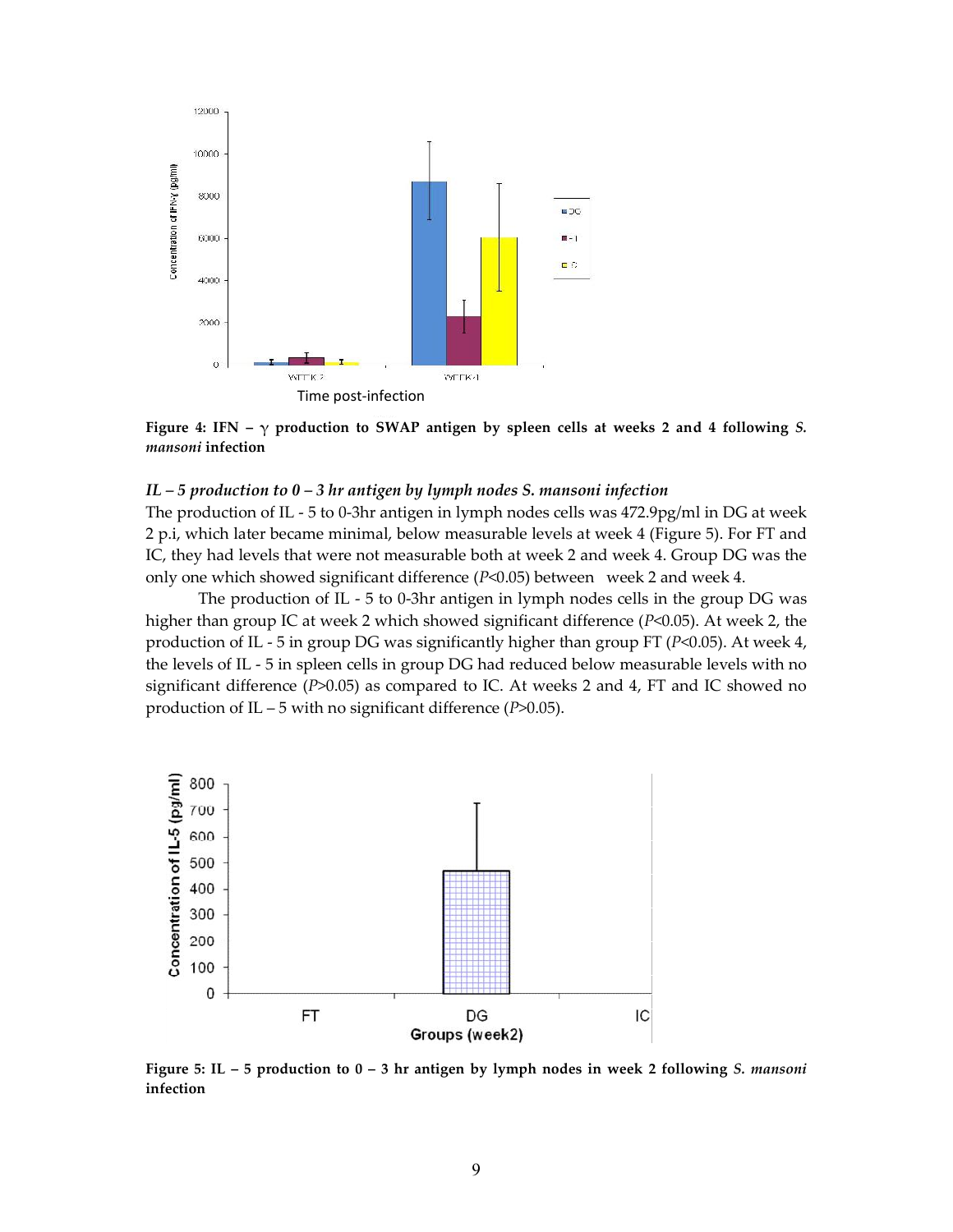#### *IL – 5 production to SWAP antigen by lymph nodes following* **S. mansoni** *infection*

The production of IL - 5 to SWAP in lymph nodes cells was 746.8pg/ml for DG at week 2 p.i, which later became minimal at week 4. In FT and IC, levels of IL-5 which were minimal at week 2. The production for the groups FT, DG and IC was hardly noticeable at week 4. Group DG showed significant difference (*P*<0.05) between week 2 and week 4. The production of IL - 5 to SWAP antigen in lymph nodes cells in the DG was higher than group IC at week 2 which showed significant difference (*P*<0.05). At week 2, the production of IL - 5 in group DG was significantly higher than group FT (*P*<0.05). At week 4, the levels of IL - 5 in spleen cells in group DG had reduced below measurable levels with no significant difference (*P*>0.05) as compared to IC. At weeks 2 and 4, FT and IC showed no production of IL – 5 with no significant difference (*P*>0.05).

#### *IL – 5 production to 0 – 3 hr antigen by spleen cells following* **S. mansoni** *infection*

The production of IL - 5 to 0-3hr antigen in lymph nodes cells was 291.25pg/ml in DG at week 2 p.i, which later became minimal at week 4. Groups FT and IC had minimum levels which were not measurable both at week 2 and week 4. The production of the groups was minimal at week 4. Group DG was the only one that showed significant difference (*P*<0.05) between week 2 and week 4. The production of IL - 5 in spleen cells in the group DG was significantly higher than IC at week 2 (*P*<0.05). At week 4, the levels of IL - 5 in spleen cells in group DG had reduced below measurable levels with no significant difference (p>0.05) between the groups (DG and IC). At weeks 2 and 4, groups FT and IC showed no production of IL – 5 with no significant difference (*P*>0.05). At week 2, the production of IL - 5 in group DG was significantly higher than group FT (*P*<0.05).

#### *IL – 5 production to SWAP antigen by spleen cells following S. mansoni infection*

The production of IL - 5 in spleen cells was below measurable levels in the groups DG, FT and IC both at weeks 2 and 4 p.i.

## **Discussion**

It is speculated that *S. mansoni* infections induce an immune response dominated by Th2 cells, whereas a Th1 predominant response strongly correlates with resistance to infection. A key distinction between the Th1 versus Th2 pathways lies in the source of different cytokines involved. Th1 responses are typically characterized by the secretion of IFN- $\gamma$  and IL-2. However, Th2 responses are characterized by the secretion of IL-4, IL-5, IL-6 and IL-10. The vaccination-induced Th1-type response plays an important role in anti-schistosome infection by producing cytokines, such as IFN- $\gamma$  and IL-2. It has been shown that, at an early stage of infection, the host's response against the parasite is a Th1-type one. Epidemiological surveys of schistosomiasis showed the individual with a high level of IFN- $\gamma$  was significantly correlated with resistance to schistosome infection. In animal models with schistosome infection, it has been observed that IFN-γ can suppress granuloma formation *in vivo*, and decrease the size of pulmonary granulomas and the extent of hepatic fibrosis (Reynolds *et al*., 2004).

With regard to cytokines assessed in this study, it sought to asses those that are reported to be differentially produced by two different T-helper subsets. Mosmann *et al*., 1986, have shown that those cells designated TH-1 produce IFN –  $\gamma$ , whereas those designated TH-2 produce IL – 5.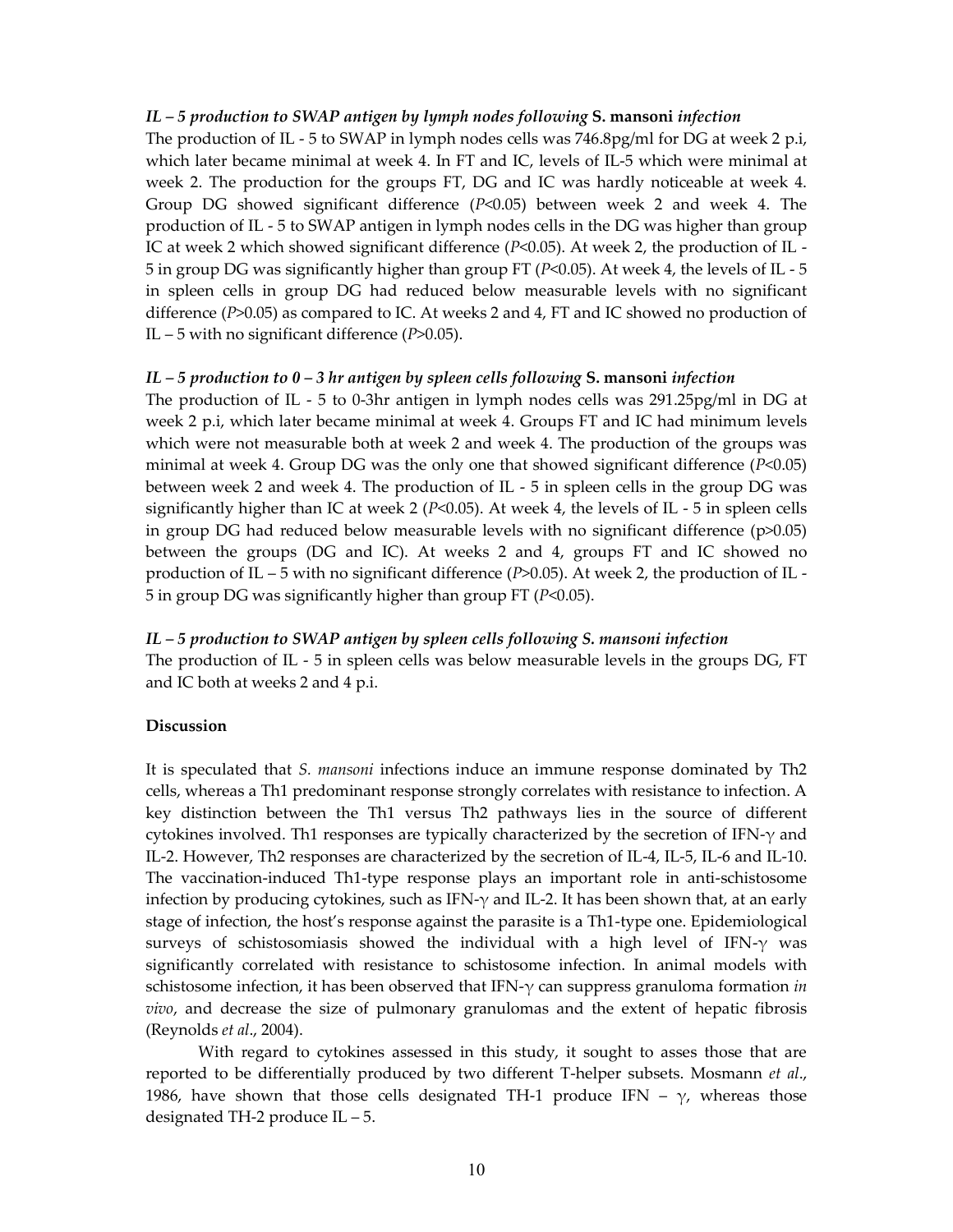IFN –  $\gamma$  has been previously associated with *in vitro* killing of schistosomula by macrophages (Reynolds *et al*., 2004). The *in vivo* administration of anti-IFN – γ has been shown to decrease protection in challenge infections (James & Deblois, 1989). Mice immunized with DG had higher levels of IFN- $\gamma$  production throughout the experiment for both antigens (0-3hr and SWAP), and organs (lymph nodes and spleen). The difference was significantly higher when DG was compared to FT at all times. The same was true for IC except only one time point. FT responses were much lower than DG. However, a slight increase was noted from week 2 to week 4, showing that the antigens stimulated the cells in this group to produce IFN- $\gamma$ .

When the two groups were compared, DG initiated higher IFN-γ production compared to FT. This shows that DG vaccine stimulated Th 1 cellular response to *S. mansoni* in mouse which leads to resistance of infection. In addition IFN- $\gamma$  is required for in vitro for granuloma formation (Reynolds *et al*., 2004). FT produced IFN-γ as the infection progressed showing that IFN-γ is involved in protection against *S. mansoni* induced by FT vaccine, though not as high as DG. 0-3hr responses were higher in week 2 when compared to SWAP which were higher in week 4. This response is related to the stage "seen" (0-3hr-earlier stages and SWAP- week 4 worms) by the antigens.

IFN-γ as a Th1 cytokine can activate macrophages to produce NO and other inflammatory mediators. In this study there was a high production of IFN- $\gamma$  in the experimental groups (DG and FT). The increased production may be responsible for worm reduction. The IFN- $\gamma$  stimulates natural killer (NK) and natural killer T (NKT) cells as part of the innate immune response once antigen-specific immunity develops. During acute infection of schistosomiasis, mice have shown to produce elevated levels of IFN- $\gamma$  in the liver, spleen and mesenteric lymph node (Hitoshi *et.al*., 1990).

IL-5 induces terminal differentiation of activated B cells into antibody-forming cells in mice and enhances proliferation and differentiation of eosinophils precursors into mature eosinophils in mice and humans. B-1 cells, which are distinguishable from B-2 cells by their cell surface markers, anatomical location and self-replenishing activity, constitutively express IL-5 receptor and respond to IL-5 for survival, proliferation and differentiation to antibody-secreting plasma cells (Hitoshi *et. al*., 1990). B-2 cells activated by antigen or mitogens in the presence of Th cells express IL-5 receptor and become responsive to IL-5 for maturation (Takatsu *et al*., 2009). According to the results obtained in the current study, only mice immunized with DG gave remarkable levels of IL-5 at week 2 for 0-3hr in lymph nodes and spleens and SWAP for lymph nodes only. The responses for FT and IC were hardly observable. This shows that DG highly stimulates production of IL-5, which is responsible for antibody production. The absence of IL-5 production at week 4, is "normal", since the B cells have already been stimulated to produce antibodies, and hence IL-5 is no longer required. The results are supported by the fact that IL-5 expression decreases as the worm changes from schistosomula to adult worms. The IL-5 expression is linked to eosinophils that only play an important role at the start of the infection. The absence of IL-5 responses to both antigens at week 4 could be due to low deposition of eggs in the tissues. This is explained that as adult worms mature the immune response shifts TH1 from towards TH2 due to egg deposition which was not the case in the study.

There has been a common view that Th1 and Th2 immune responses act antagonistically toward each other. For example, a strong Th1 immune response is necessary for an effective immune reaction to *Mycobacterium leprae*. A Th2 response led to high level of susceptibility during this infection, and animals as well as humans were unable to control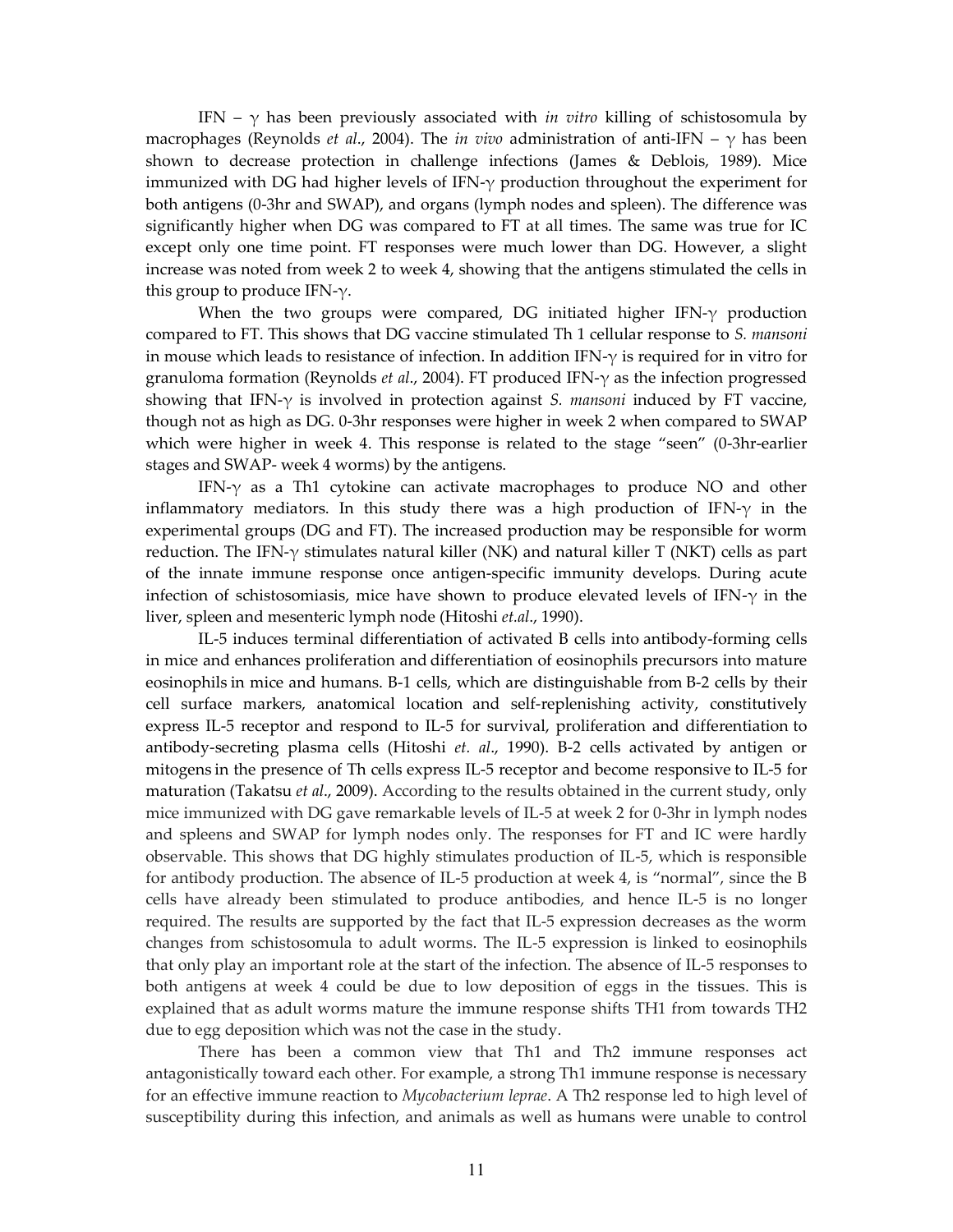the infection (Verhagen *et. al*., 1998). In C57BL/6 mice *Leishmania major* induces an effective Th1 immune response, while in BALB/c mice a nonprotective Th2 immune response is induced (Etges & Muller, 1998). According to Scott (1991) gamma interferon (IFN- $\gamma$ ) as a typical Th1 cytokine and interleukin-5 (IL-5) as a typical Th2 cytokine have antagonistic effects. This explains why group DG had more worms recovered than group FT. Group DG had both IFN- $\gamma$  and IL-5 responses which were antagonistic to each other. On the other hand, FT had high responses of IFN- $\gamma$  and low responses of IL-5 which was minimal, hence lower worm counts. In conclusion, immunization with Foot protein (FT) and Digestive gland (DG) reduced worm burden**.** DG had higher cellular responses as shown by higher levels of IFN- $\gamma$  initially and thereafter.

## **Acknowledgements**

We thank Mr. Kiio Kithome, Sammy Kisara, Simon Kiarie and Collins Kisara for their excellent technical assistance. The Institute of Primate Research Centre, Kenya is thanked for providing the laboratory facility to conduct this research.

#### **References**

- Capron, A. & Dessaint, J.P. (1985) Effector and Regulatory Mechanisms in Immunity to Schistosomes. *Annual Review in Immunology* 3, 455-476.
- Capron, A., Dessaint, J.P., Capron, M., Ouma, J.H. & Butterworth, A. (1987) Immunity to schistosomes: Progress towards Vaccine. *Science* 238, 1065-1072.
- Capron, M. & Capron, A. (1994) Immunology and Effector Cells in schistosomiasis. *Science* 264, 187.
- Demeure, C.E., Rihet, P., Abel, L., Ouattara, M., Bourgois, A. & Dessein, J. (1993) Resistance to schistosomiasis mansoni in humans: influence of IgE\IgG4 balance and IgG2 in immunity to reinfection after chemotherapy. *Journal of Infectious Diseases* 168, 1000- 1008.
- Etges, R. & Muller, I. (1998) Progressive disease or protective immunity to *Leishmania major* infection: the result of a network of stimulatory and inhibitory interactions. *Journal of Molecular Medicine* 76, 372-390.
- Hitoshi, Y., Yamaguchi, N., Mita, S., Takaki, S., Tominaga, A. & Takatsu, K. (1990) Distribution of IL-5 receptor-positive B cells. Expression of IL-5 receptor on Ly-1(CD5)<sup>+</sup> B cells. *Journal of Immunology* 144, 42-18.
- James, S.L. & Deblois, L.A. (1986) Induction of protective immunity against *Schistosoma mansoni* by a non living vaccine. II. Response of mouse strains with selective immune defects. *Journal of Immunology* 136, 3864-3871.
- McManus, D.P. & Loukas, A. (2008) Current status of vaccines for schistosomiasis. *Clinical Microbiology Reviews* 21, 225–242.
- Mosmann, T.R., Cherwinski, H., Bond, M.W., Giedlin, M.A. & Coffman, R.L. (1986) Two types of murine helper T-cell clones. I. Definition according to profiles of lymphokine activities and secreted proteins. *Journal of Immunology* 136, 2348-2357.
- Oliveira, S.C., Fonseca, C.T., Cardoso, F.C., Farias, L.P. & Leite, L.C.C. (2008) Recent advances in vaccine research against schistosomiasis in Brazil. *Acta Tropica* 108, 256– 262.